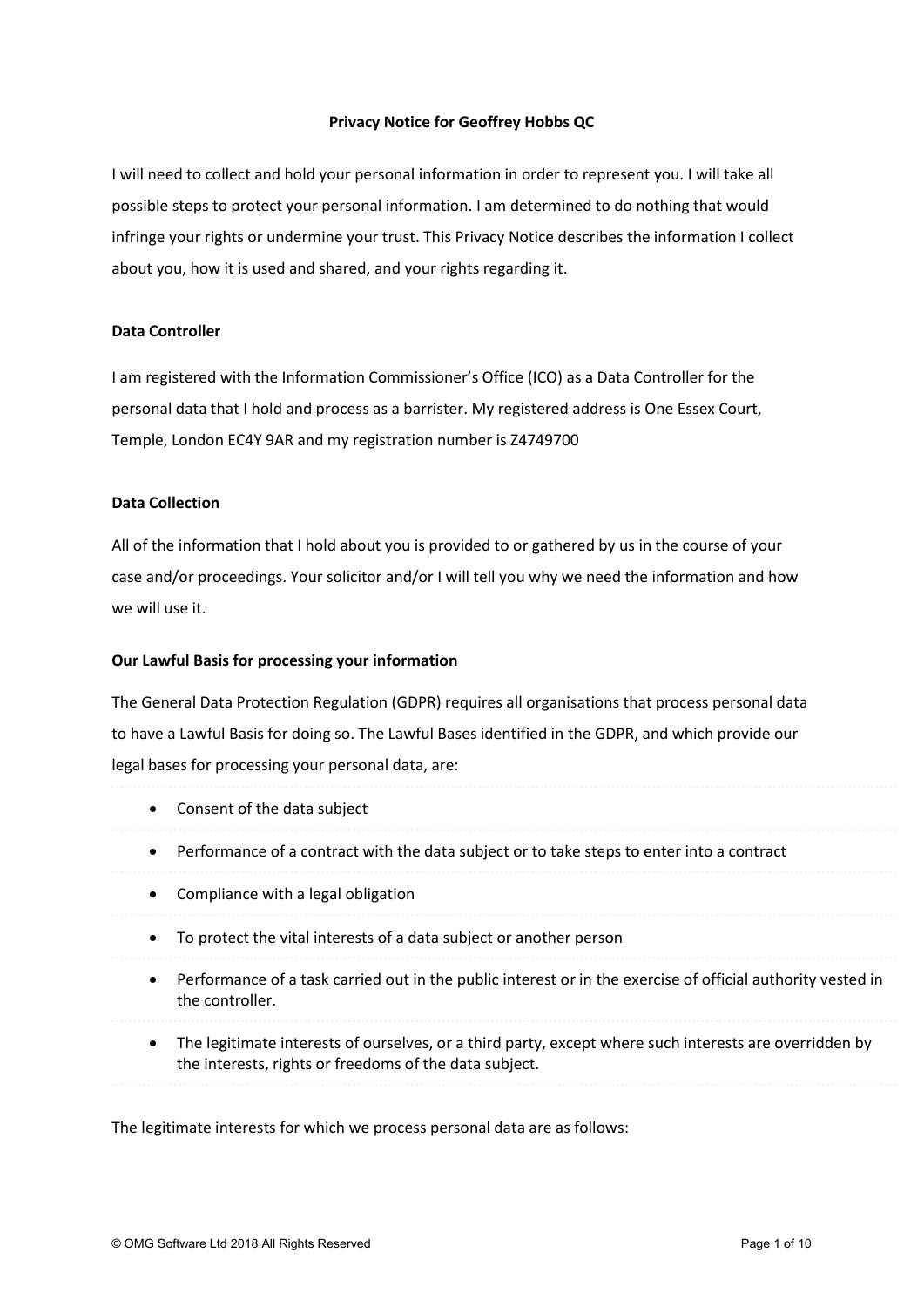- Where the data subject is a client or in the service of the controller;
- Transmission within a group of undertakings for internal administrative purposes;
- Processing necessary to ensure network and information security, including preventing unauthorised access;
- Processing for direct marketing purposes, or to prevent fraud; and
- Reporting possible criminal acts or threats to public security.

# I use your information to:

- **Provide legal advice and representation**
- **Assist in training pupils and mini-pupils**
- **Investigate and address your concerns**
- **EXECOMMUNICATE With you about news, updates and events**
- Investigate or address legal proceedings relating to your use of my services/products, or as otherwise allowed by applicable law
- **Make statutory returns as required by HMRC**

I do not use automated decision-making in the processing of your personal data.

I collect and process both personal data and special categories of personal data as defined in the GDPR. This includes:

# Client data

- Name;
- **Email**:
- Phone number;
- **Address:**
- **Payment or bank details;**
- Date of birth;
- **Location details;**
- **Device IP address:**
- **Financial information;**
- Criminal Records

# I may share your personal data with:

Instructing solicitors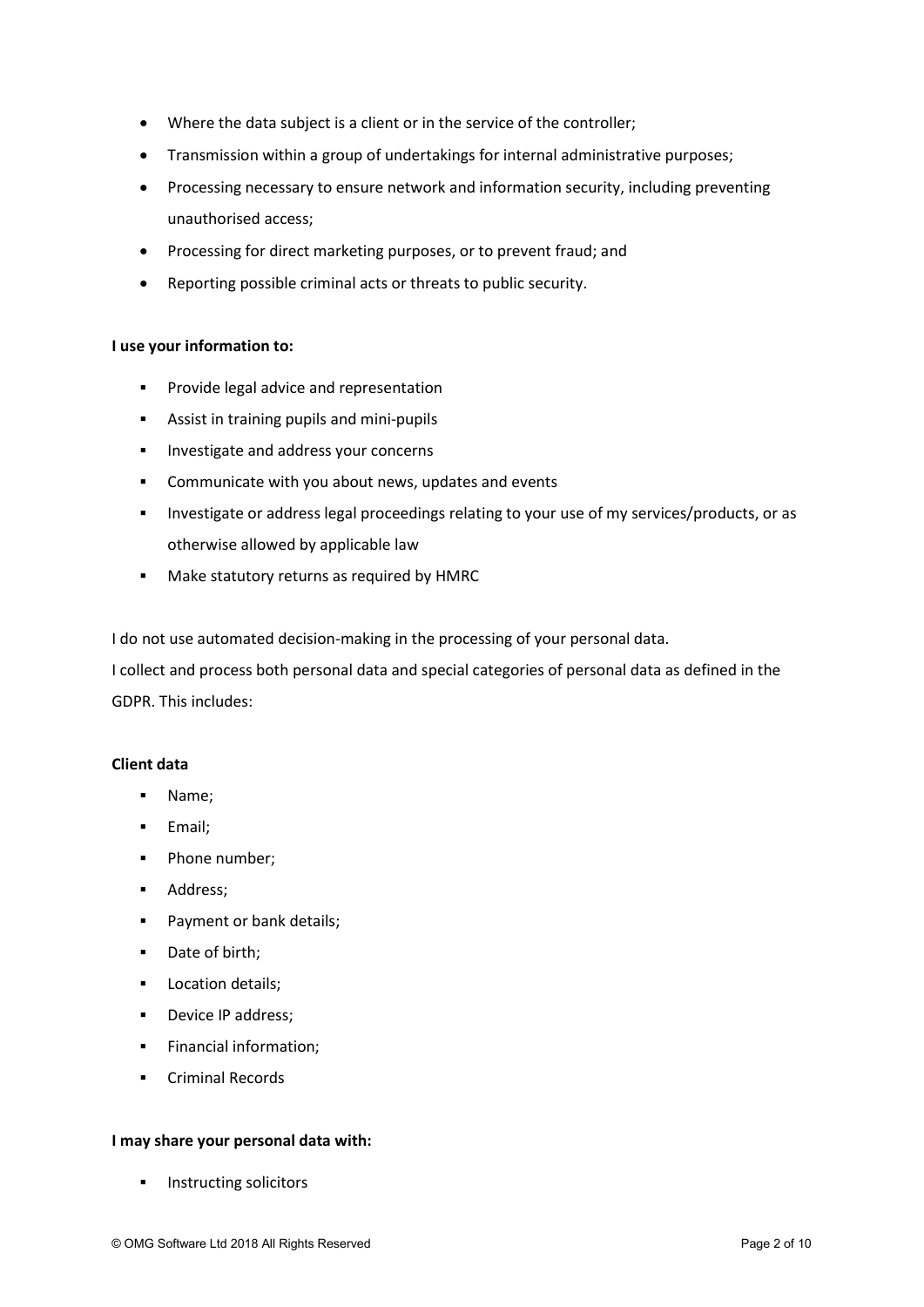- Court or tribunals, for the purposes of conducting or resolving a case
- **Pupil or mini pupil, under my training**
- Opposing Counsel, for the purposes of resolving the case
- My Chambers management and staff who provide administrative services
- My regulator or legal advisors in the event of a dispute or other legal matter
- Law enforcement officials, government authorities, or other third parties to meet our legal obligations
- Any other party where I ask you and you consent to the sharing.

# Transfers to third countries and international organisations

The GDPR imposes restrictions on the transfer of personal data outside the European Union (EEA), to third countries or international organisations.

These restrictions are in place to ensure that the level of protection of individuals afforded by the GDPR is not undermined.

Transfers may be made where the Commission has decided that a third country, a territory or one or more specific sectors in the third country, or an international organisation ensures an adequate level of protection.

The GDPR provides derogations from the general prohibition on transfers of personal data outside the EU for certain specific situations. A transfer, or set of transfers, may be made where the transfer is:

- made with the individual's informed consent;
- necessary for the performance of a contract between the individual and the organisation or for pre-contractual steps taken at the individual's request;
- necessary for the performance of a contract made in the interests of the individual between the controller and another person;
- necessary for important reasons of public interest;
- necessary for the establishment, exercise or defence of legal claims;
- necessary to protect the vital interests of the data subject or other persons, where the data subject is physically or legally incapable of giving consent; or
- made from a register which under UK or EU law is intended to provide information to the public (and which is open to consultation by either the public in general or those able to show a legitimate interest in inspecting the register).

The first three derogations are not available for the activities of public authorities in the exercise of their public powers.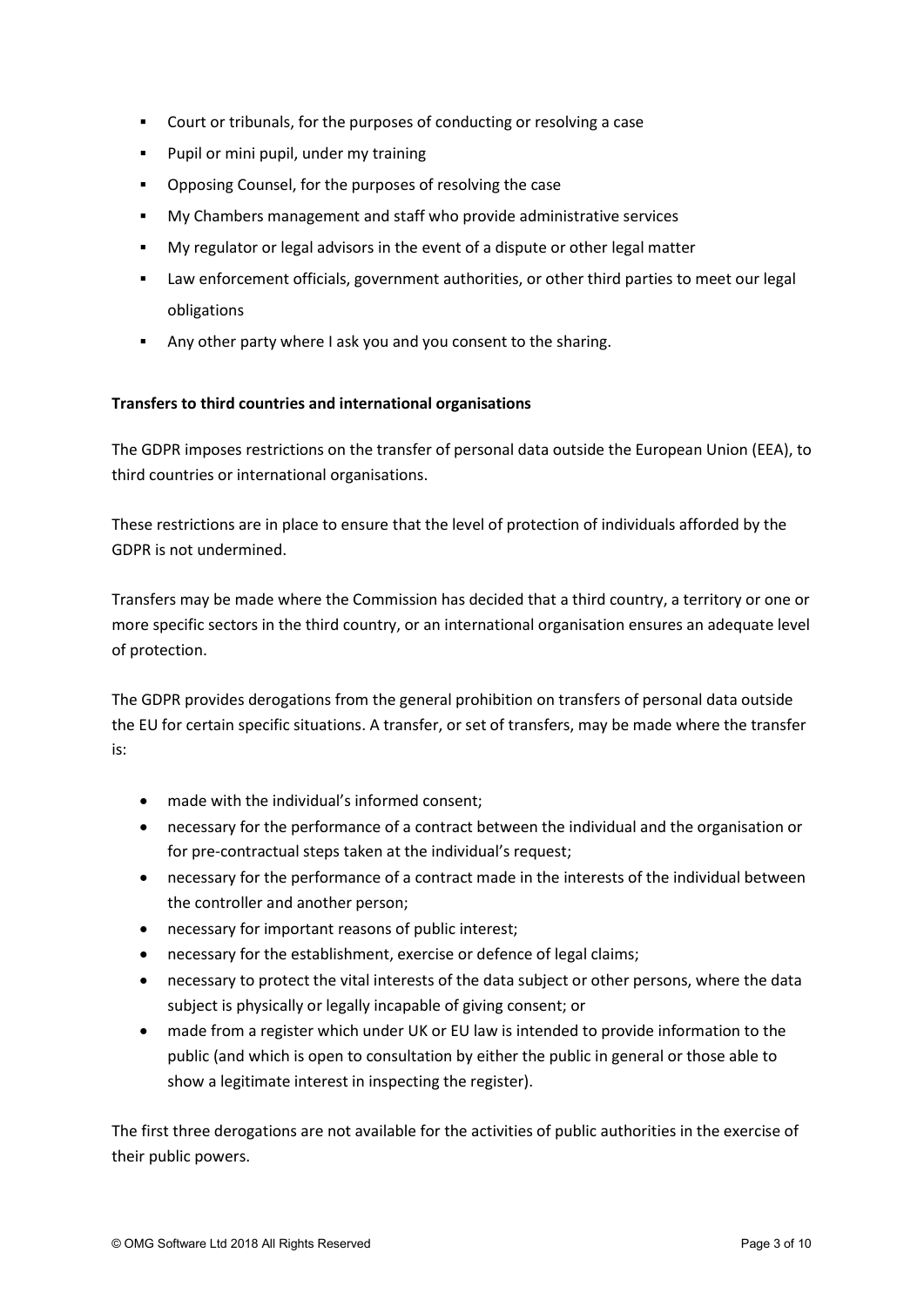I retain your personal data while you remain a client unless you ask me to delete it. My Retention and Disposal Policy (copy available on request) details how long I hold data for and how I dispose of it when it no longer needs to be held. I will delete or anonymise your information at your request unless:

- There is an unresolved issue, such as claim or dispute;
- I am legally prevented from doing so; or
- There are overriding legitimate business interests, including but not limited to fraud prevention and protecting customers' safety and security.

### Your Rights

The General Data Protection Regulation gives you specific rights around your personal data. For example, you have to be informed about the information I hold and what I use it for, you can ask for a copy of the personal information I hold about you, you can ask us to correct any inaccuracies with the personal data I hold, you can ask us to stop sending you direct mail, or emails, or in some circumstances ask us to stop processing your details. Finally, if I do something irregular or improper with your personal data you can seek compensation for any distress you are caused or loss you have incurred. You can find out more information from the ICO's website https://ico.org.uk/make-acomplaint/your-personal-information-concerns/ and this is the organisation that you can complain to if you are unhappy with how I dealt with you.

#### Accessing and Correcting Your Information

You may request access to, correction of, or a copy of your information by contacting me at ghobbs@oeclaw.co.uk and/or One Essex Court, Temple, London EC4Y 9AR.

#### Marketing Opt-Outs

You may opt out of receiving emails and other messages from my Chambers by following the instructions in those messages.

#### Cookies

Cookies are small text files that are stored on your browser or device by websites, apps, online media, and advertisements. The Chambers website use cookies to:

- Validate users
- Remember user preferences and settings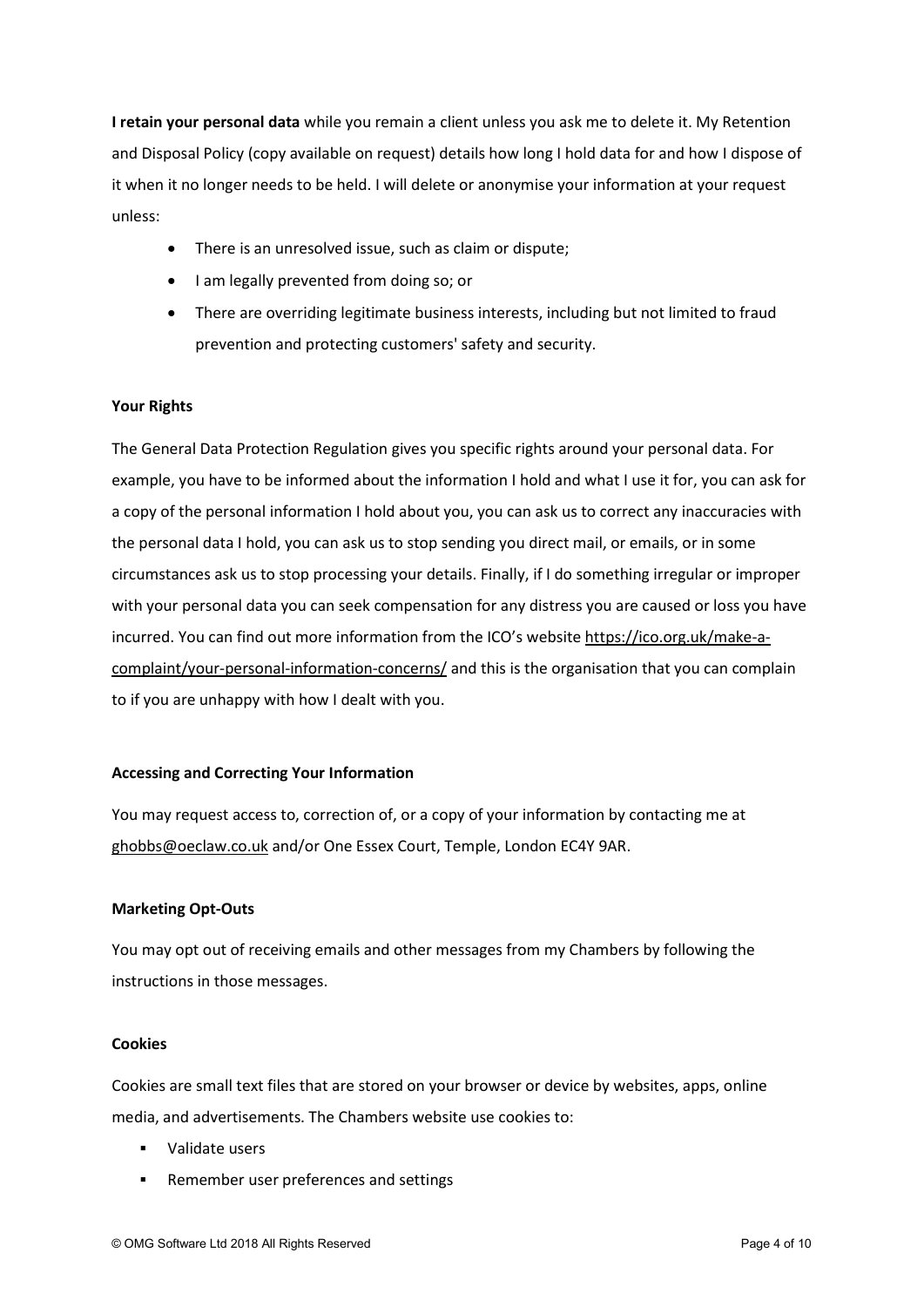- **IMPROVE the user experience**
- **•** Determine frequency of accessing our content
- Measure the effectiveness of advertising campaigns; and
- **Analyse site visits and trends.**

I will occasionally update my Privacy Notice. When I make significant changes, I will notify you of these through email. I will also publish the updated Notice on my website profile page.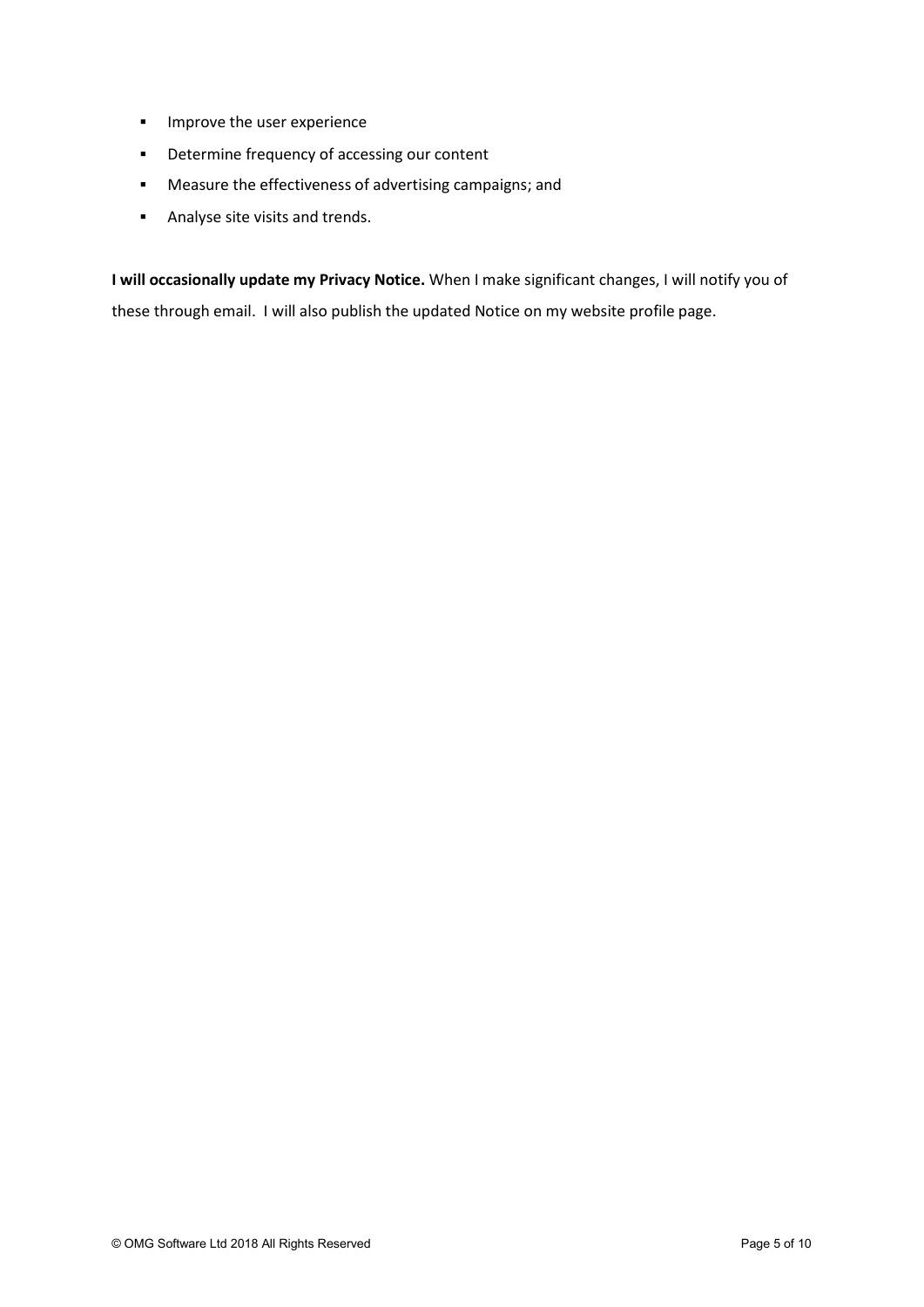# Privacy Notice for Geoffrey Hobbs QC (Arbitrator)

I am a barrister and have been appointed to act as an arbitrator in an arbitration to which you or your client is a party. I will need to collect and hold your personal information in order to determine the dispute. I will take all possible steps to protect your personal information. I am determined to do nothing that would infringe your rights or undermine your trust. This Privacy Notice describes the information I collect about you, how it is used and shared, and your rights regarding it.

#### Data Controller

I am registered with the Information Commissioner's Office (ICO) as a Data Controller for the personal data that I hold and process as a barrister. My registered address is One Essex Court, Temple, London EC4Y 9AR and my registration number is Z4749700.

### Data Collection

All of the information that I hold about you is provided to or gathered by me in the course of the proceedings. Your lawyer and/or I will tell you why I need the information and how I will use it.

### My Lawful Basis for processing your information

The General Data Protection Regulation (GDPR) requires all organisations that process personal data to have a Lawful Basis for doing so. The Lawful Bases identified in the GDPR, and which provide my legal bases for processing your personal data, are:

- Consent of the data subject
- Performance of a contract with the data subject or to take steps to enter into a contract
- Compliance with a legal obligation
- To protect the vital interests of a data subject or another person
- Performance of a task carried out in the public interest or in the exercise of official authority vested in the controller.
- The legitimate interests of myself, or a third party, except where such interests are overridden by the interests, rights or freedoms of the data subject.

The legitimate interests for which I process personal data are as follows: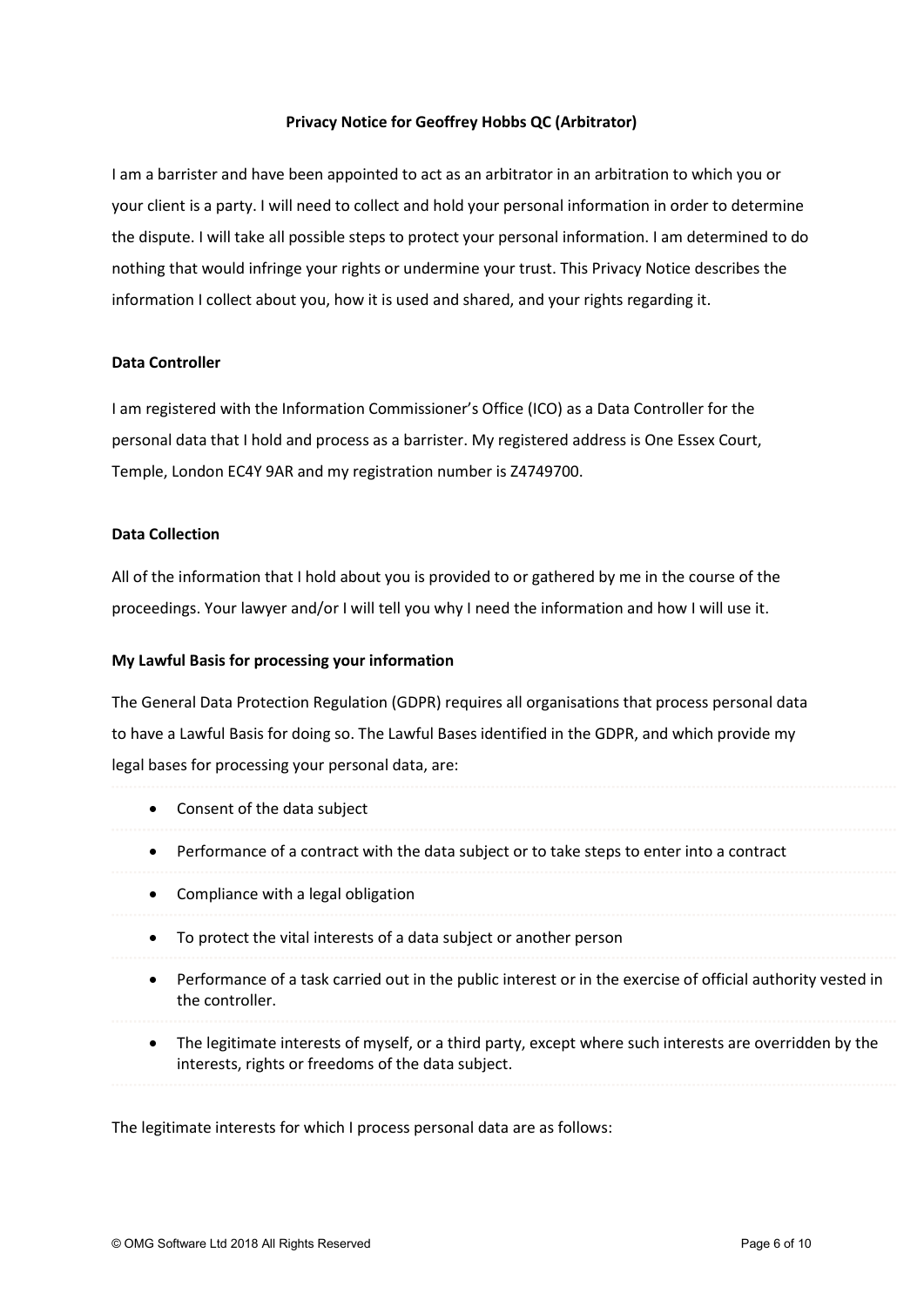- Determining disputes referred to me as an arbitrator
- Avoiding conflicts of interest in relation to disputes referred, or that may be referred, to me
- Where the data subject is a client or in the service of the controller;
- Processing necessary to ensure network and information security, including preventing unauthorised access;
- Processing for direct marketing purposes, or to prevent fraud; and
- Reporting possible criminal acts or threats to public security.

# I use your information to:

- For the purposes of determining the dispute that has been referred to me as an arbitrator
- Communicate with you about news, updates and events
- Investigate or address legal proceedings relating to your use of my services/products, or as otherwise allowed by applicable law
- **Make statutory returns as required by HMRC**

I do not use automated decision-making in the processing of your personal data.

I collect and process both personal data and special categories of personal data as defined in the GDPR. This includes:

# Client data

- Name;
- **Email**;
- **Phone number:**
- **Address**;
- **Payment or bank details;**
- Date of birth;
- **Location details;**
- Device IP address;
- **Financial information;**

# I may share your personal data with:

- My co-arbitrators and the tribunal secretary (if any)
- The appointing/administering arbitral institution (if any)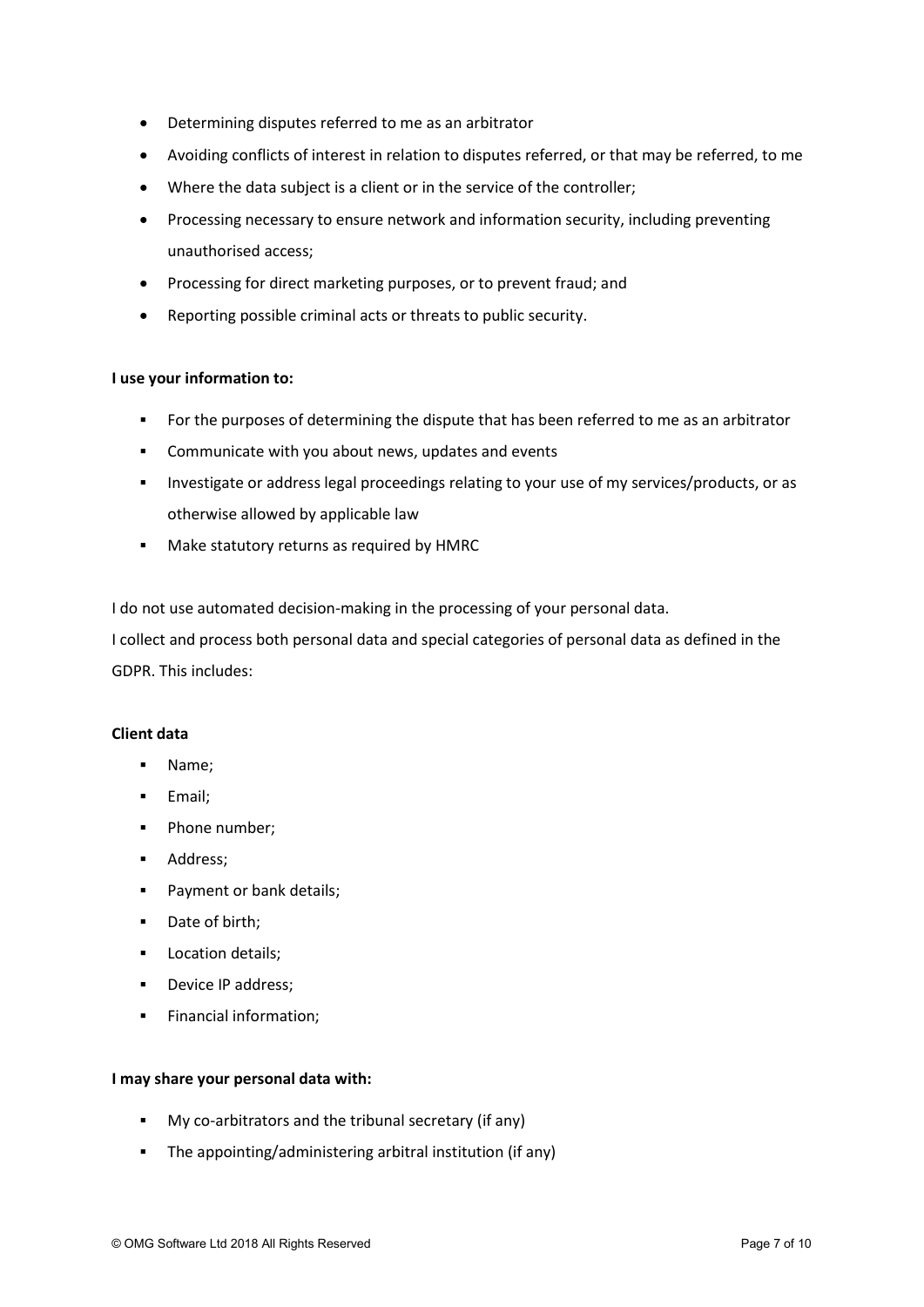- A court, should the arbitration result in legal proceedings to which I am a party, or in which I am a witness
- My Chambers management and staff who provide administrative and clerical services
- My regulator or legal advisors in the event of a dispute or other legal matter
- Law enforcement officials, government authorities, or other third parties to meet my legal obligations
- Any other party where I ask you and you consent to the sharing.

# Transfers to third countries and international organisations

The GDPR imposes restrictions on the transfer of personal data outside the European Union (EEA), to third countries or international organisations.

These restrictions are in place to ensure that the level of protection of individuals afforded by the GDPR is not undermined.

Transfers may be made where the Commission has decided that a third country, a territory or one or more specific sectors in the third country, or an international organisation ensures an adequate level of protection.

The GDPR provides derogations from the general prohibition on transfers of personal data outside the EU for certain specific situations. A transfer, or set of transfers, may be made where the transfer is:

- made with the individual's informed consent;
- necessary for the performance of a contract between the individual and the organisation or for pre-contractual steps taken at the individual's request;
- necessary for the performance of a contract made in the interests of the individual between the controller and another person;
- necessary for important reasons of public interest;
- necessary for the establishment, exercise or defence of legal claims;
- necessary to protect the vital interests of the data subject or other persons, where the data subject is physically or legally incapable of giving consent; or
- made from a register which under UK or EU law is intended to provide information to the public (and which is open to consultation by either the public in general or those able to show a legitimate interest in inspecting the register).

The first three derogations are not available for the activities of public authorities in the exercise of their public powers.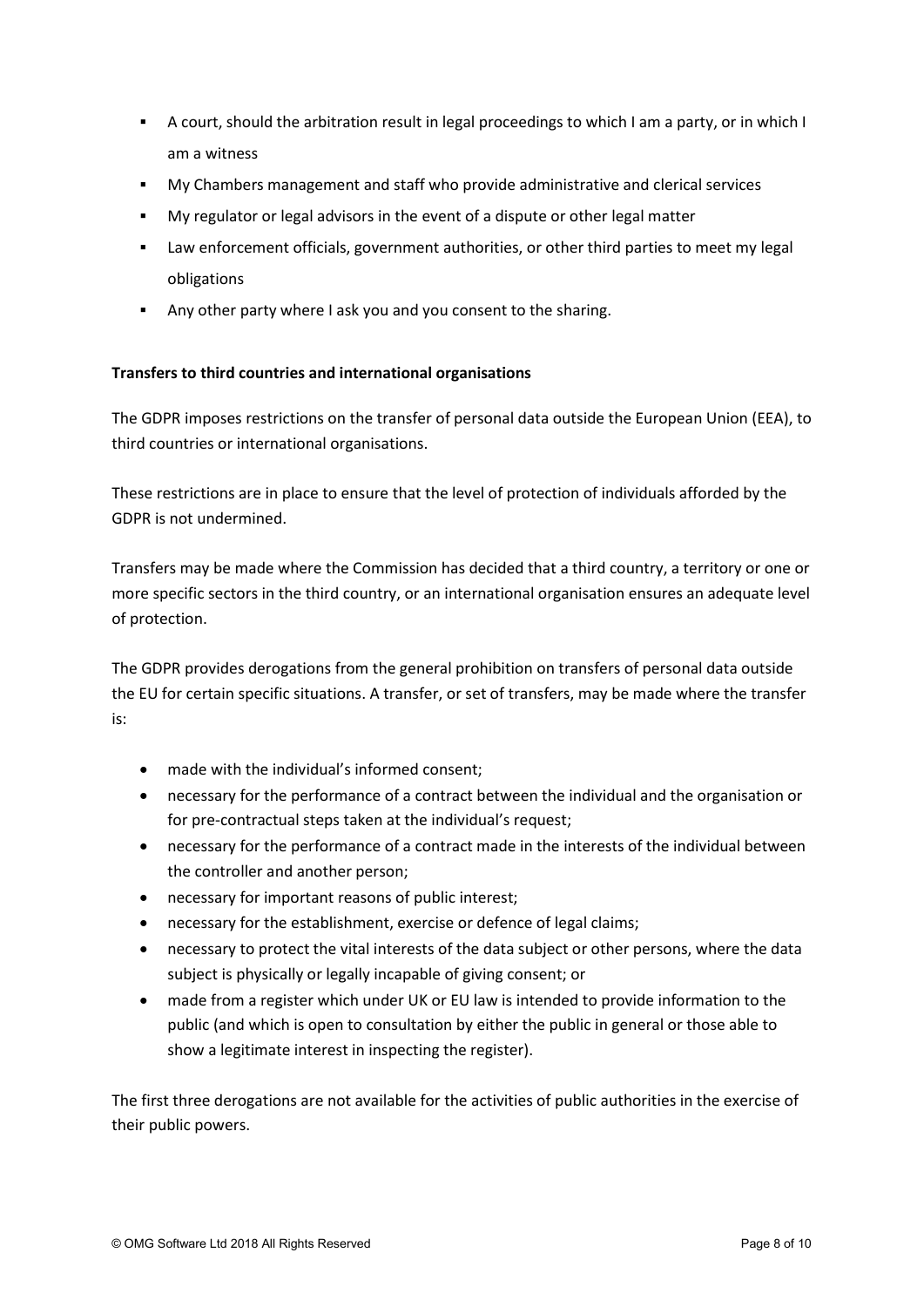I retain your personal data while you or your client remains a party to the proceedings unless you ask me to delete it. My Retention and Disposal Policy (copy available on request) details how long I hold data for and how I dispose of it when it no longer needs to be held. I will delete or anonymise your information at your request unless:

- There is an unresolved issue, such as claim or dispute;
- I am legally prevented from doing so; or
- There are overriding legitimate business interests, including but not limited to fraud prevention and protecting customers' safety and security.

# Your Rights

The General Data Protection Regulation gives you specific rights around your personal data. For example, you have to be informed about the information I hold and what I use it for, you can ask for a copy of the personal information I hold about you, you can ask us to correct any inaccuracies with the personal data I hold, you can ask us to stop sending you direct mail, or emails, or in some circumstances ask us to stop processing your details. Finally, if I do something irregular or improper with your personal data you can seek compensation for any distress you are caused or loss you have incurred. You can find out more information from the ICO's website http://ico.org.uk/for\_the\_public/personal\_information and this is the organisation that you can complain to if you are unhappy with how I dealt with you.

# Accessing and Correcting Your Information

You may request access to, correction of, or a copy of your information by contacting me at ghobbs@oeclaw.co.uk and/or One Essex Court, Temple, London EC4Y 9AR.

#### Marketing Opt-Outs

You may opt out of receiving emails and other messages from my Chambers by following the instructions in those messages.

#### Cookies

Cookies are small text files that are stored on your browser or device by websites, apps, online media, and advertisements. The Chambers website uses cookies to:

- Validate users
- Remember user preferences and settings